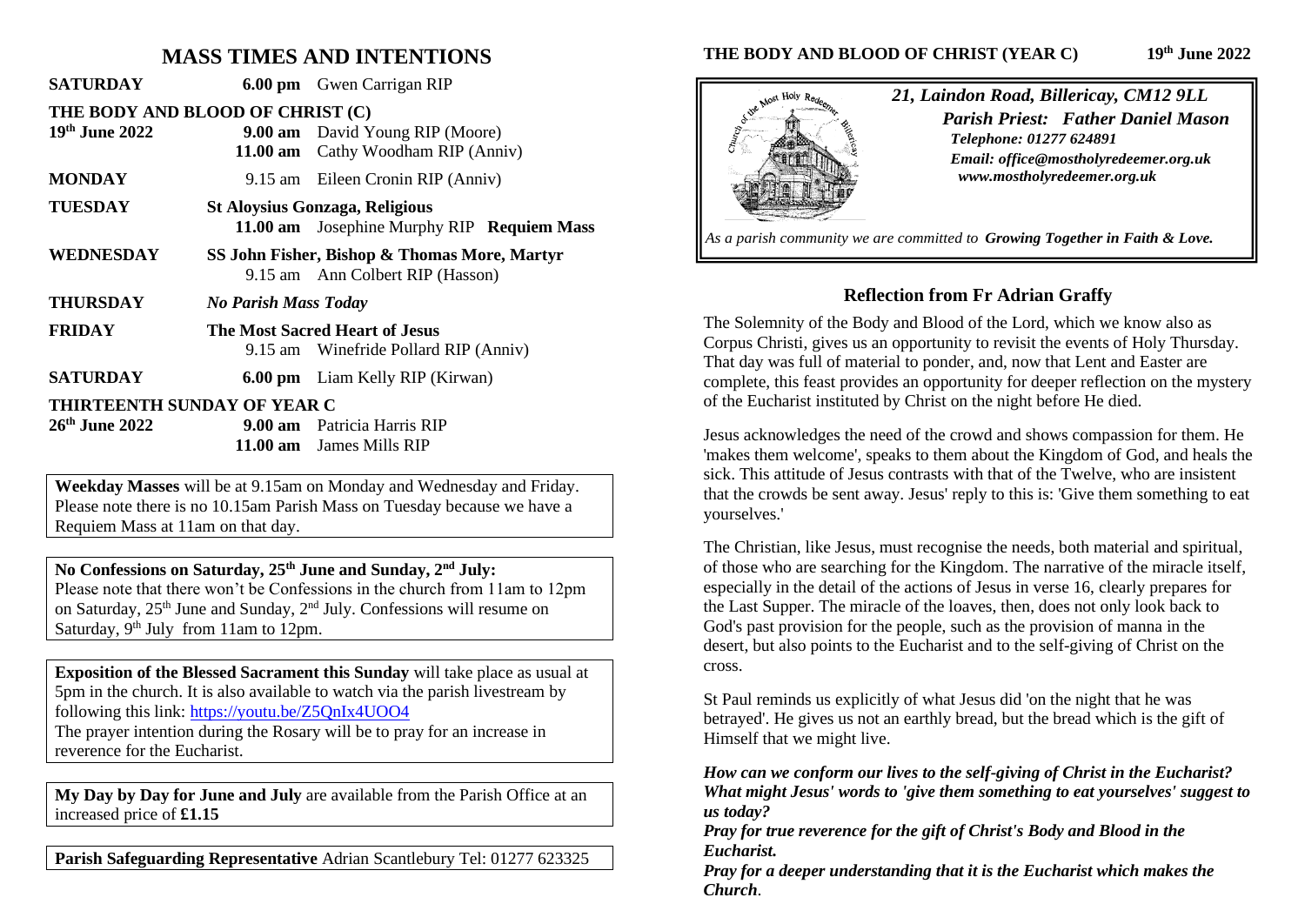### **YouTube Links for weekend Masses:**

#### **6pm on Saturday, 18 th June – Corpus Christi** <https://youtu.be/BXvgd-KEcTc>

**9am on Sunday, 19 th June – Corpus Christi**

<https://youtu.be/yYV2FjKJAHc>

**11am Mass Dial In Service:** If you would like to listen in to the Sunday 11am Mass you can do so by **phoning 0333 0112 308** 

**Enter Room Access Key: 158 558 54# Followed by PIN Code: 5286#** Do make sure that you press the mute or silent button on your phone to cut down on background noise. Please note that there will just be one Mass broadcast live via the Masslink.

**Weekday Livestreamed Masses: Please note that the weekday Masses are no longer livestreamed unless it is a Holy Day of Obligation.**

**Tuesday Coffee Morning:** There will be no coffee morning this week as we have a Requiem Mass at 11am.

**Toddler's and Children's Liturgy at the 11am Mass:** Hugh Connolly will be speaking at the end of the 11am Mass this Sunday to invite more parishioners to consider becoming toddler's and children's liturgy catechists. At present because of the shortage of catechists we are only able to run toddler's and children's liturgy once a month at the 11am Sunday Masses. Our hope is that with more volunteers we will be able to offer this on a weekly basis.

## **VACANCIES:**

**Catering Assistant at St Peter's Catholic Primary School Billericay**, part of The Christus Catholic Trust, are seeking to recruit a Catering Assistant to join our established catering team preparing approximately 250 meals a day. Candidates must have experience of a similar environment as well as a passion for great food. For more information please visit Essex Schools Jobs: [http://www.essexschoolsjobs.co.uk/Vacancies/Details.aspx?VacancyId=76759"](http://www.essexschoolsjobs.co.uk/Vacancies/Details.aspx?VacancyId=76759) Closing date: 22/06/22 - midday

**Choral Director Vacancy Full-Time – The Diocese of Brentwood Schools Singing Programme** Mon-Thurs working in up to 12 Primary Schools within the Diocese of Brentwood initially in Newham, Redbridge, and the London Borough of Barking and Dagenham, with further locations to be added as the programme expands. Further information can be found here:

[https://www.dioceseofbrentwood.net/wp-content/uploads/2022/06/NSSP-](https://www.dioceseofbrentwood.net/wp-content/uploads/2022/06/NSSP-Choral-Director-Application-Pack-002.pdf)[Choral-Director-Application-Pack-002.pdf](https://www.dioceseofbrentwood.net/wp-content/uploads/2022/06/NSSP-Choral-Director-Application-Pack-002.pdf) Closing date 12 noon 4<sup>th</sup> July 2022.

### **PLEASE PRAY FOR ALL OUR SICK AT HOME, IN HOSPITAL AND THOSE WHOSE ANNIVERSARIES OCCUR AT THIS TIME. WE PRAY FOR OUR DECEASED RELATIVES & PARISHIONERS:**

**Josephine Murphy R.I.P.** Please pray for the repose of the soul of Josephine Murphy. Josephine's Requiem Mass will take place on Tuesday, 21<sup>st</sup> June at 11am and she will be received into the church the night before at 4pm on Monday,  $20<sup>th</sup>$  June. May she rest in peace.

**Denis Byrne R.I.P.** Please pray for the repose of the soul of Denis Byrne. Denis' Requiem Mass will take place on Monday, 4<sup>th</sup> July at 11.30am. May he rest in peace.

**Margaret Jeakins R.I.P.** Please pray for the repose of the soul of Margaret Jeakins. Funeral arrangements are still to be confirmed. May she rest in peace.

**ANNIVERSARIES:** Esmé Davies, Anna Sparke, Anne Crawley, Elizabeth McSweeney, Christine Barham, Edward Jewell, Elsie Bourne, Elizabeth Eve, Mary Flynn.

**Clergy:** Fr Vincent Dutton, Fr Edward Thomas.

**Eternal rest grant to them, O Lord, and let perpetual light shine upon them. May they rest in peace.** 

**------------------------------------------------------------------------------------------------**

**Contactless Payments:** As fewer and fewer people are carrying cash we have introduced a new way for people to donate to the parish. In the entrance to the church we now have installed a contactless donation system which enables you to donate directly to the parish using your credit or debit card. If you are a taxpayer you also have the option of gift aiding your donation. You will only need to fill in your contact details once and then the machine will automatically gift aid any subsequent donations provided you use the same payment method.

**Standing Orders:** A very big "thank you" to all who have been supporting our parish through Standing Orders. Without your support we would be in severe financial difficulty due to the loss of income from the weekly collection. If you would like to set up a Standing Order you can find the forms on the parish website:<https://www.mostholyredeemer.org.uk/giftaid.php> This form needs to be returned to your bank or building society.

If you are a tax payer and you are not currently part of our parish Gift Aid scheme, you can also print off a Gift Aid form from this link: [https://www.mostholyredeemer.org.uk/includes/pages/parish/giftaid/gift\\_aid\\_de](https://www.mostholyredeemer.org.uk/includes/pages/parish/giftaid/gift_aid_declaration.pdf) [claration.pdf](https://www.mostholyredeemer.org.uk/includes/pages/parish/giftaid/gift_aid_declaration.pdf) and return to the Parish Office. By gift aiding your donations it means that we are able to claim an extra 25p from the Inland Revenue for every £1 that you give to the parish. **However, please note that if you are part of the Gift Aid scheme you cannot claim more in Gift Aid than you pay in tax.** Any queries please phone or email the Parish Office.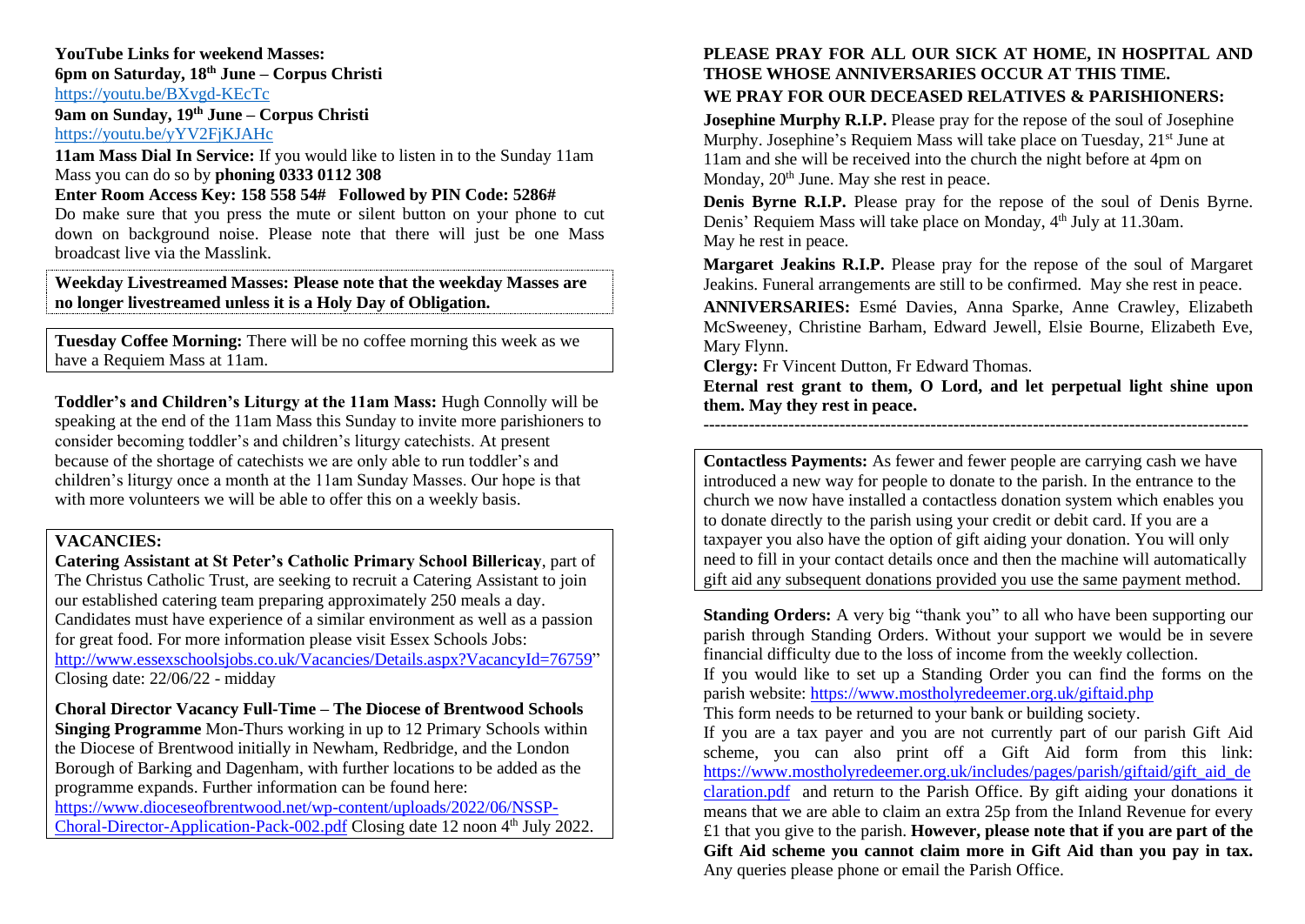# KID'S CORNER

## **THE BODY AND BLOOD OF CHRIST**



**Registration for First Holy Communion children:** Registration for next year's First Holy Communion course is now closed. Thank you to all of the parents who have made an appointment to see Father Dan. If you haven't already done so please follow the link in the email that you would have received from the Parish Office.

## **Ukraine Appeal:**

Caritas Diocese of Brentwood has a webpage dedicated to ways that people can offer practical help and support to the Ukrainian people – through prayer, financial donations, and donations of food, medical supplies and clothing. All the information is at:<www.caritasbrentwood.org/ukraine>

## **Evangelistic Event in Billericay on Saturday, 9th July 2022**

Love Essex in co-operation with Churches Together in Billericay, are putting on an evangelistic event on Sun Corner on Saturday 9 July 2022. The Churches in Billericay are praying for this event under the banner 'Love Billericay.'

## **Volunteer Sign-ups**

If you are able to assist with the organisation of this event there is a signup link for Volunteers:<https://forms.office.com/r/eVbDVY5ihP> The event is from 2-7.30pm. Some of the volunteer areas are only in the morning for set-up or only after the event in the evening for tear-down. Most of the volunteer times will be split into different shifts. There is also a required volunteer training prior to the event on 30/6/22 at 7pm. For more information please contact:<lisa@love-essex.com>

**After the 6pm Mass:** Our intention is to keep the church open after the Saturday evening 6pm Mass to allow those who wish to come into the church to spend some time in prayer before the Blessed Sacrament. In order to do this we need some Welcomers who will be able to welcome guests as they come in and to answer any questions that they have. If you think that you would be able to help with this then please get in contact with the Parish Office.

*Please pray for the success of this event and that those who will be attending may come to know the Good News of Jesus Christ.*

**Pilgrimage to Lourdes**: Bishop Alan will lead the diocesan pilgrimage to Lourdes from  $24 - 29$  July; a time to pray at the Grotto of Our Lady and enjoy the opportunities of this experience. You can book now on-line: [www.tangney](http://www.tangney-tours.com/brentwood)[tours.com/brentwood](http://www.tangney-tours.com/brentwood) For further information, please contact Cathy O'Connor, the Administrative Director: [cathy@dioceseofbrentwood.org](mailto:cathy@dioceseofbrentwood.org) or 07813 710070.

**Join The Walsingham House Team:** Just finished A-levels or Uni? Aged 18- 22? Interested in working with young people? Join the Walsingham House Team 2022/23 for an amazing Gap Year opportunity starting September 2022. Details on [www.bcys.net](http://www.bcys.net/) or contact Joseph Beattie – phone 01277 373959 or email [josephbeattie@dioceseofbrentwood.org](mailto:josephbeattie@dioceseofbrentwood.org)